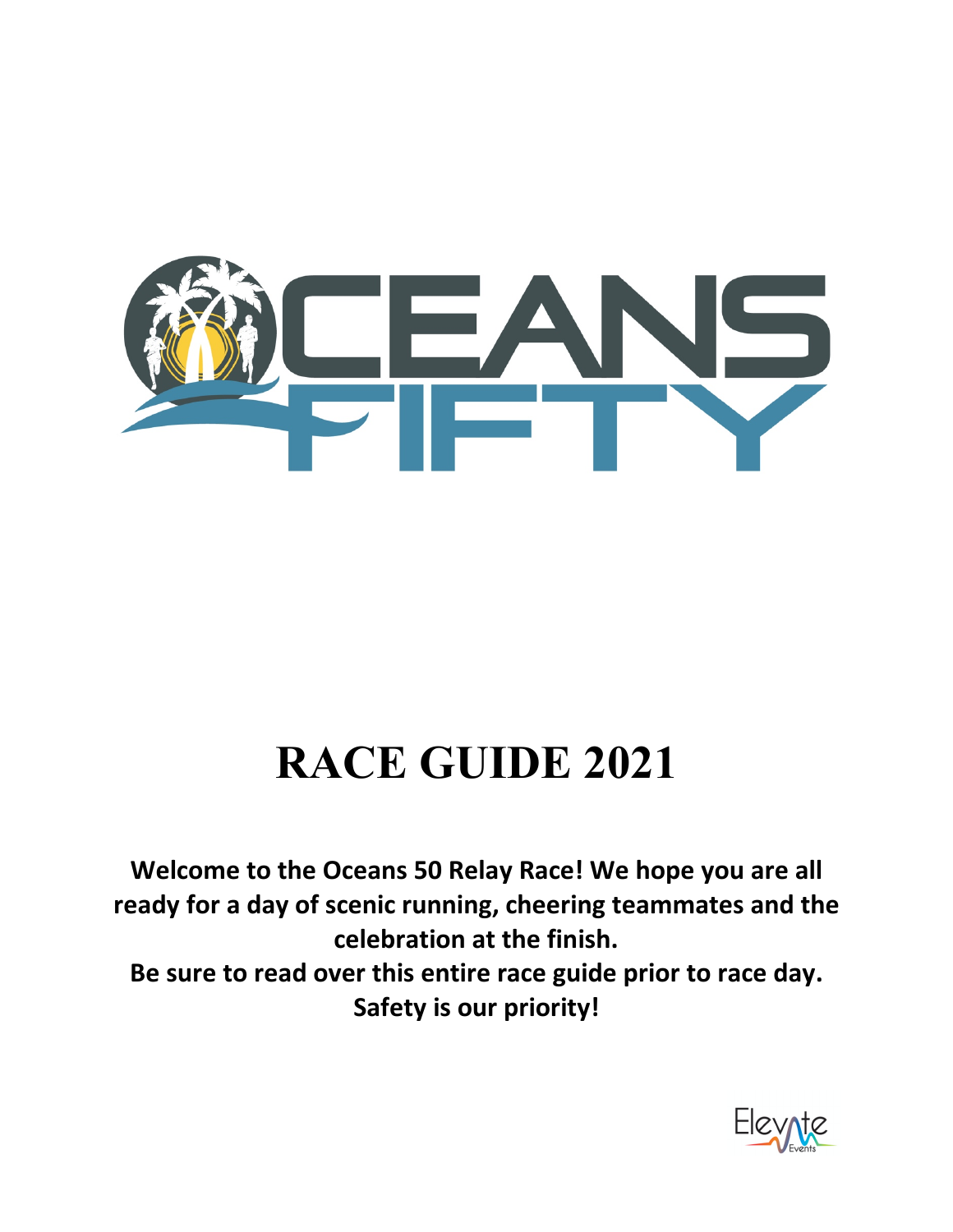# **RACE RULES**

#### **Navigation**

- Each team vehicle will be required to have a navigator that is alert at all times. The navigator must be in the front passenger seat and must have a copy the race guide available for consultation. The navigation responsibilities may be rotated between team members. The navigator may not be the driver.
- Each team is responsible to be sure that their runners follow the course route. Team vehicles are allowed to wait for their runner at points where the route may be difficult to follow in order to direct them which way to go.
- Should a runner get off course; they may ride back in their team vehicle to the point on the course where they went off course and continue from there. At no time may a runner who is on the course ride in the team vehicle in order to compensate for mileage that they may have added.
- Course Signage is occasionally moved outside of the control of the race management; It is the runner's responsibility to make sure that they are familiar with the legs of the course they will be running.
- If a runner gets lost on the course follow the following protocol:
	- o Drive ahead to the next exchange point. Drop off the next runner and one other teammate with a cell phone. If the lost runner arrives at that exchange point the next runner can start running and the other teammate can call the team vehicle. In the meantime the team vehicle will be on the course looking for the runner. Notify the race director via text stating the team number, where the runner was last seen (what leg and where on that leg), how long they have been lost and a description of the runner. The closest race staff will be sent to help locate the lost runner.
- There are several sections of the course where runners are running towards each other, on 2 different legs. Make sure you always follow the signs in front of you, not ones that are not facing your running path.

#### **Race Bibs and Runner Exchange**

- Team race numbers must be worn and visible on the front of each runner at all times while running. Volunteers and staff need to be able to see numbers at all time.
- The team's slap bracelet should at all times be in possession of the current runner. Runners must exchange the slap bracelet at exchange points. Only runners wearing a slap bracelet will be allowed to exit the exchange chute to begin a new leg.
- Exchange of the slap bracelet is to take place only in the exchange chute area.
- Optional no slap bracelet exchange: Runners will "exchange" when their incoming runner is close enough to touch hands.

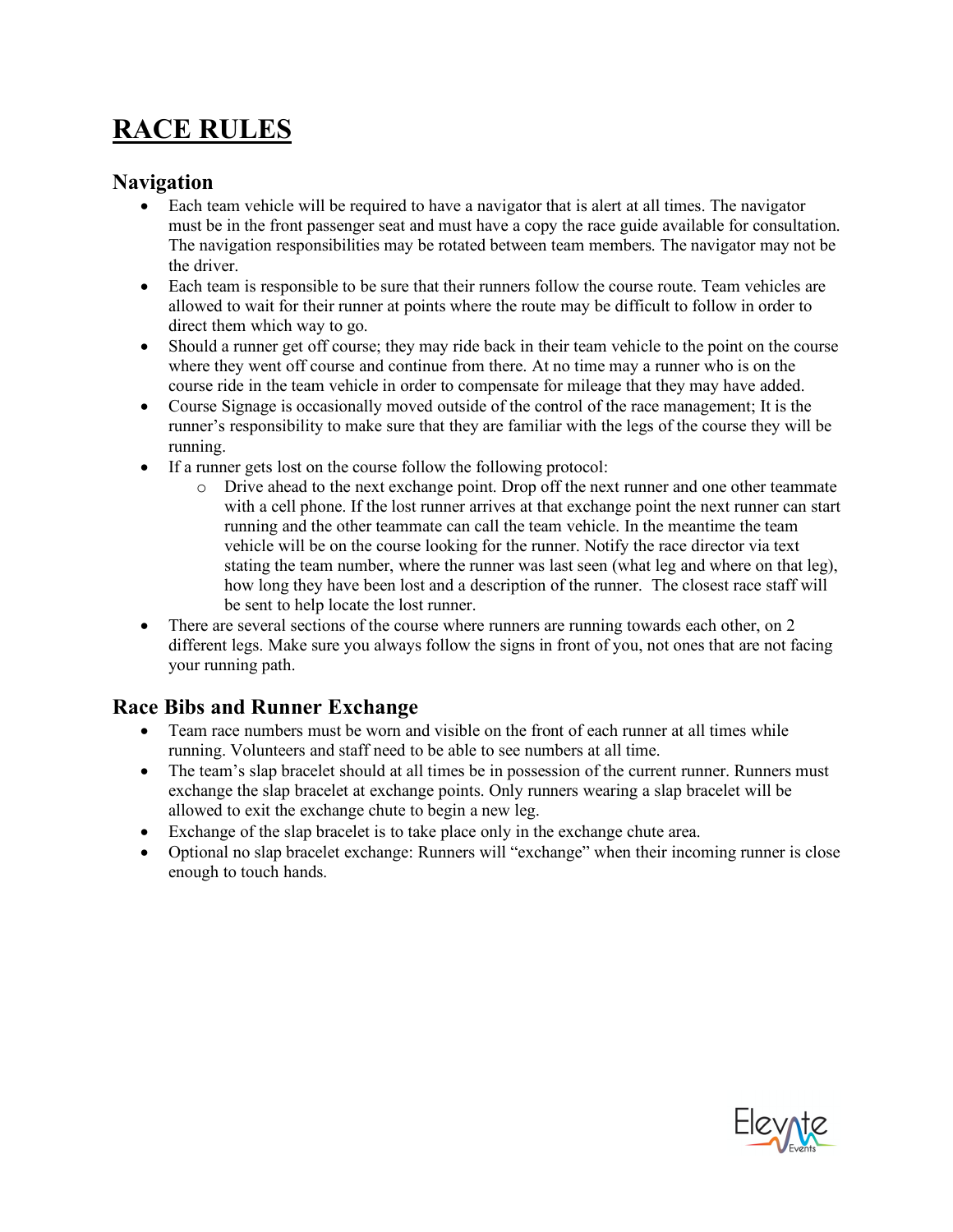#### **Runner Safety**

#### **IF THERE IS AN EMERGENCY ON THE COURSE CALL 911. Then call the race director, Carrie 352-514-1283.**

#### **Failure to abide by the safety guidelines can and will result in disqualification.**

- All teams must attend the safety briefing before receiving their race numbers and team packets.
- This is an open road course! This means the roads are not closed for the event; this goes for intersections as well. Runners can only cross roads in pedestrian crossings and when traffic is clear. It's easy to get caught up in the excitement of the race, do not risk running in front of cars to save a few seconds.
- There are many potential hazards in a race of this type including, but not limited to: automobile traffic, road and trail conditions, and weather. We ask that all teams please take appropriate precautions to insure a fun and safe event.
- Runners are to run on the left shoulder of all roads (against traffic), using sidewalks or trails when available, unless signs or maps directions direct otherwise.
- During this race we will not be stopping traffic for runners. Runners do not have exclusive use of the roadway and are required to obey all traffic laws. This includes stopping at traffic lights.
- We are not responsible for any traffic infractions that you may incur as a runner or a driver. Follow all driving and pedestrian laws.
- The use of music devices (ipods, mp3 players, etc) with headphones while running is discouraged. If you still choose to use them, you do so at your own risk. Please make sure that you can still hear traffic and that you are aware of the situation around you. You must still be able to hear instructions from race crew or volunteers.
- This is a self-crewed race. There will not be any water stops. Some parks do have water fountains available and there are several stores along the way to restock supplies.
- There may be extremes in temperature and weather conditions while on the course. Be prepared for all weather conditions.
- Teams must ensure their runner's safety by monitoring the condition of their runners before, during, and after each leg. Runners should make sure that they hydrate before each of their legs, while running, and after each of their legs. Sports drinks fortified with electrolytes are suggested.
- Rollerblades, unauthorized bicycles, dogs or other animals, baby joggers/strollers, scooters or skateboards are not allowed on the course.
- There is to be no alcohol consumed by the runner, the driver, the navigator or any of the support crew during the race.
- If weather conditions warrant stopping the event (i.e. extreme high temperature, lightning) the captain of each team will be contacted by the race director and the race will stopped until conditions improve. Teams will wait at their current location until given the go ahead to start again.
- There are no medical aid stations on the course. Plan to bring a first aid kit for minor injuries, blisters, ibuprofen etc. For medical emergencies call 911.

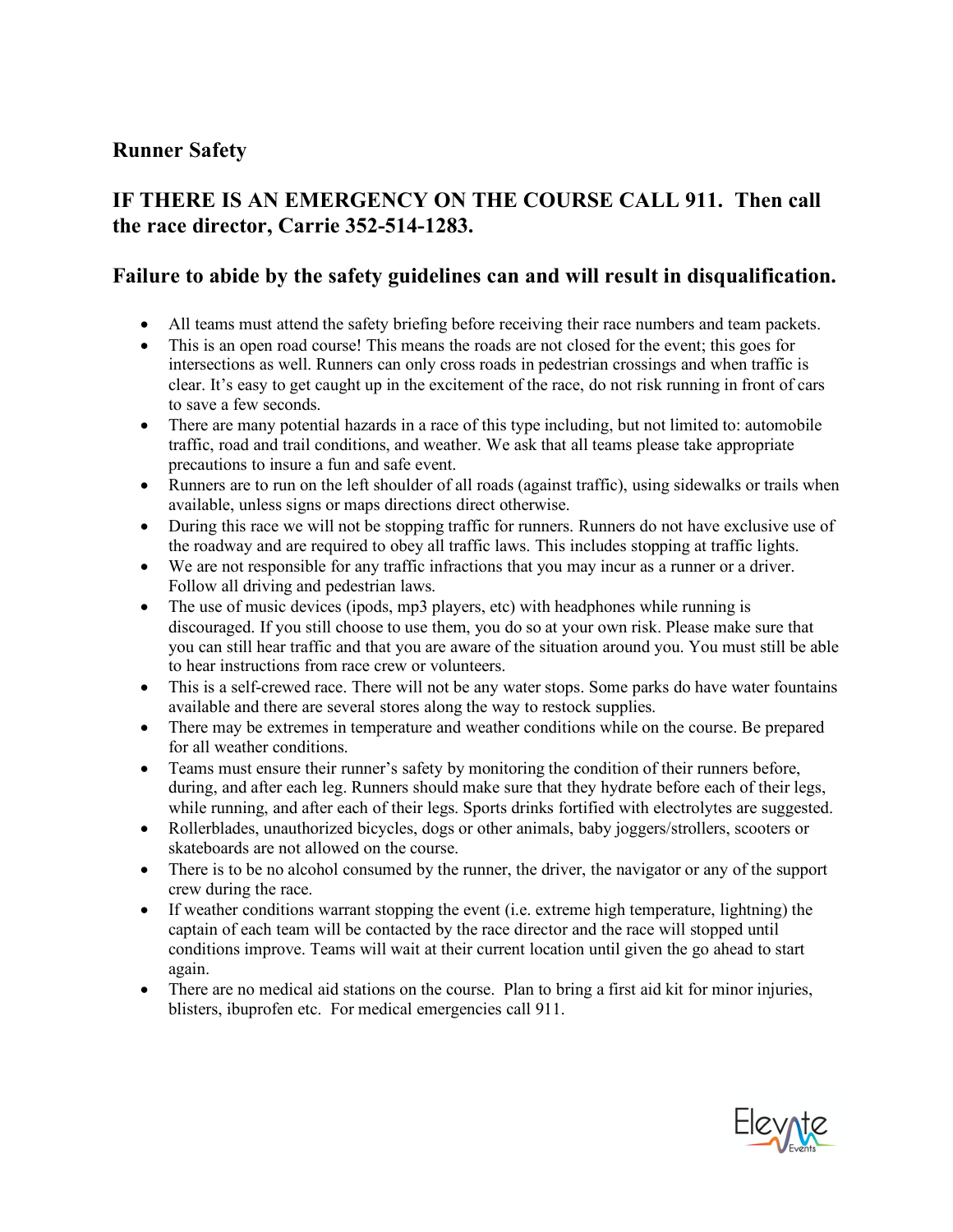#### **Support Crew Safety**

- Support vehicles must have headlights and daytime running light illuminated at all times.
- When at an exchange point or providing support to a runner the vehicle must be completely off the road and should only pull over when it is safe and legal.
- Team vehicles are to obey all traffic laws including speed limits, heeding all traffic signals and signs, stopping on roadway, avoiding slowing down where it will impede the flow of traffic.
- Parts of the course labeled "NON SUPPORT" means that teams are not to provide any support to their runners in these areas. We suggest that runners carry a cell phone or some other way to communicate with the team van while running in non-support areas in case of emergency.
- Runners should also carry any needed water or gels as no support can be provided in these parts of the route. There will not be any water stations on any of the legs.
- Support team members should exercise caution when exiting the vehicle. If team members need to cross any roadway they should use crosswalks where available. Support team members should adhere to all traffic laws pertaining to pedestrians.
- The race will occur rain or shine. However, under certain severe weather we reserve the right to cancel the event. There will be no refunds given if the race is canceled due to weather. We also reserve the right to delay the start of the race where weather conditions may be dangerous to the runners or support staff.
- No refunds will be given should a team be ejected for unsafe behavior.
- If a team is starting before sunrise the runner is required to wear a headlamp and reflective vest. Any support crew members outside of their vehicle before sunrise must also wear a reflective vest.

### **Team Numbers and Runner Order**

- Ultra teams consist of 2 runners. Individual legs cannot be split up. Legs can be assigned to each runner however the team decides to. In case of injury and the team cannot continue, teams must contact the race director Carrie 352-514-1283.
- Regular teams can have as few as 3 runners and up to 6.
- Teams have the discretion to assign legs in any order they wish. Runners do not have to run in any specific order. Individual legs cannot be split up unless in the case of injury.
- If someone is injured during their run another teammate that is already part of the team can finish their leg for them. The injured runner cannot return to the race and another team member must run any of their remaining mileage.
- Pacers are allowed but must obey all race rules.
- If any team cannot finish the race for any reason they must contact the race director Carrie 352-514-1283.

Violation of any race rules could result in a time penalty or disqualification from the race. All infractions shall be reported to the race director by volunteers, staff or teams.

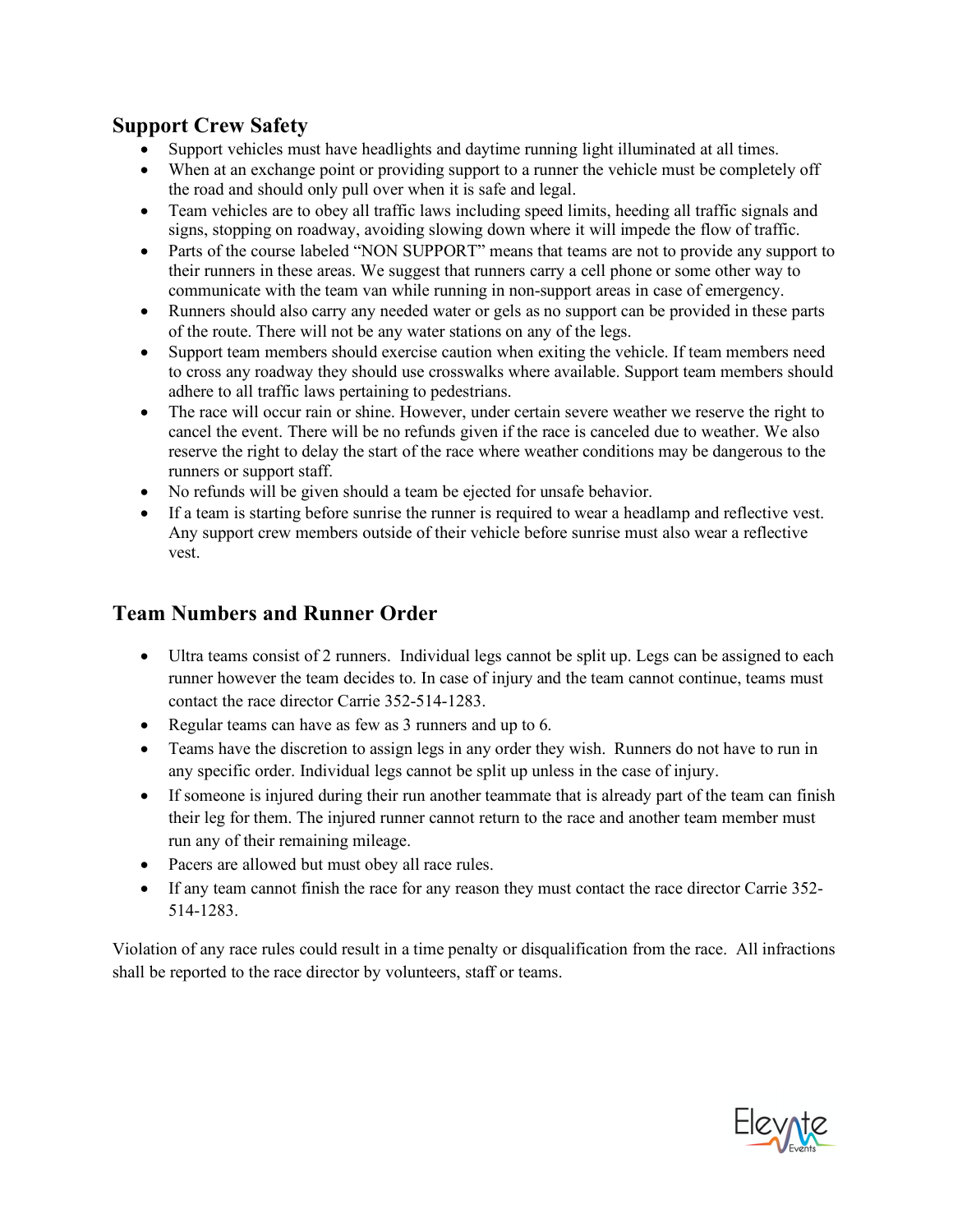#### **Volunteers**

- All teams that have at least one team member that lives in Flagler County are required to provide one volunteer for race day. Sign up your volunteer online (link on website) by October 25<sup>th</sup>. You also have the option to pay \$50 and we'll provide a volunteer for your team from our charity.
- Volunteer shifts and general duties are posted on the website.

#### **Start Times**

- Teams will be assigned a start time based on their average team pace. Slower teams start earlier, faster teams start later in most cases.
- Captains need to have their online roster full by October  $18<sup>th</sup>$  and paces updated by October  $20<sup>th</sup>$ .
- Start times will be assigned by end of day October  $25<sup>th</sup>$ . Any teams without a completed roster will not receive a start time until it is completed.
- Sandbagging is not permitted (entering a team pace much slower than the team expects to run). Teams will be held at exchange points if they arrive there too early. Holding times will be posted when start times are assigned.
- 10/25: Start times are posted on the website along with the holding times. See below for an explanation of holding times.
- Holding Times: Start times were assigned based on the submitted average team pace for each team. From there, set up times, volunteer shifts, take down shifts, etc were created based on the arrival times of each team at each exchange. If a team incorrectly predicted their pace by too much on either end (too fast or too slow) they risk getting ahead of the set up crew or behind the take down crew. Therefore, we have a window of time for each exchange that all teams must arrive in. If you believe your team will get to an exchange before the holding time or after the push ahead time, please contact the race director immediately to change your start time.

#### **Team Captains:**

- Important Dates
	- o October 18th: Online rosters must be completed
	- $\circ$  October 20<sup>th</sup> : Team average pace updated (under team captain's profile)
	- o October 25th: Volunteer info submitted or exemption requested
	- $\circ$  October 25<sup>th</sup>: Start times posted on the website

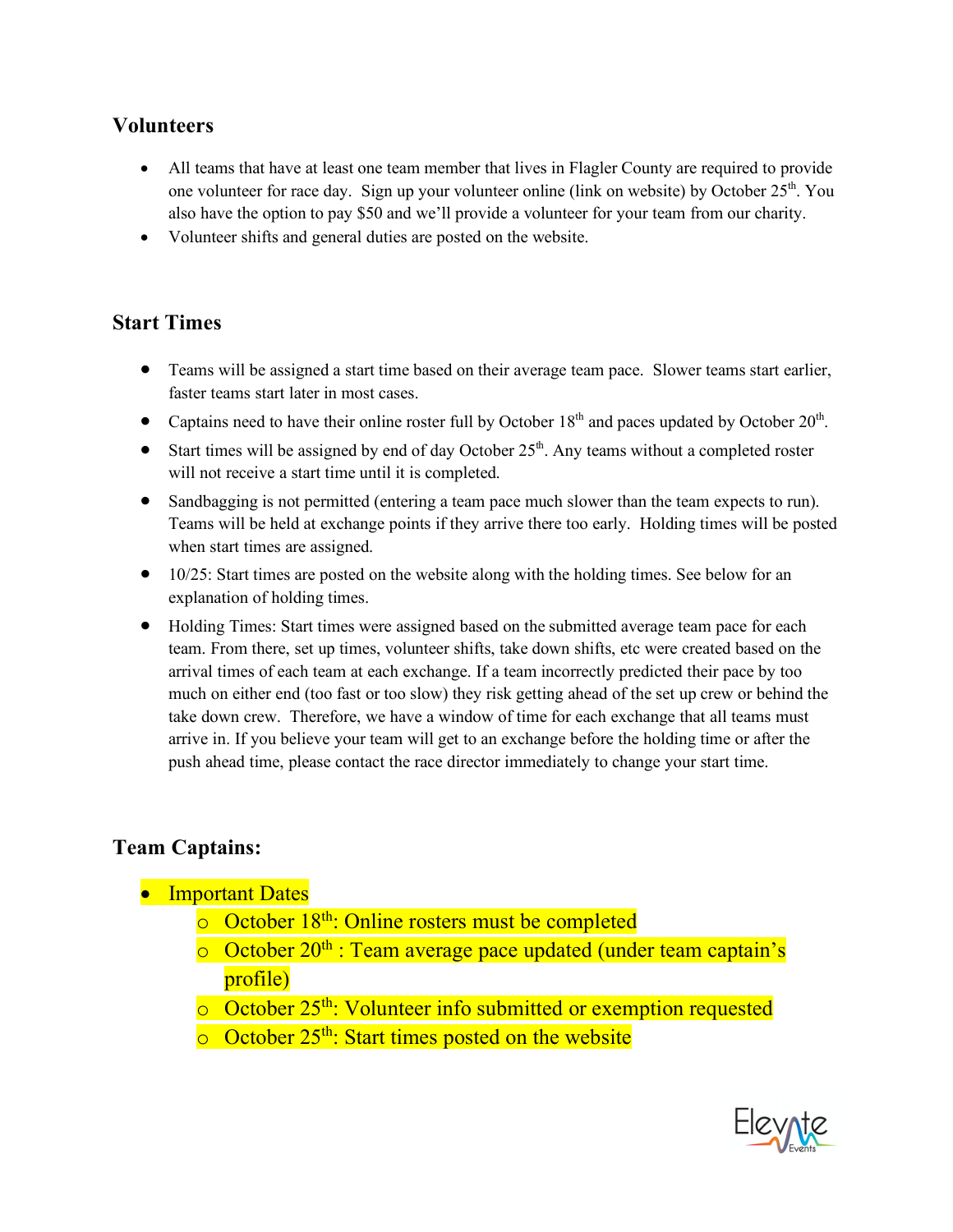- Have your team at the start line an hour prior to your start time. A short safety briefing will be held approximately 45 minutes prior to starting. Teams can then pick up their packets and get ready to run.
- Fill out spreadsheet at check-in with 2 team member's names & phone numbers. If any news needs to be communicated to the teams it will be via text or phone call to the main van contacts.
- If your team observes any teams violating any of the race rules please text Carrie at 352-514-1283 with the team name or number, location of the team and what the infraction is. We are serious about safety and want you all looking out for each other.

# **Awards**

- Top 3 Overall Teams
- Top 3 Male, Female and Mixed Teams
- Top 3 Male, Female and Mixed Ultra Teams
- Sweetest Ride\*
- Best team costume<sup>\*</sup>

\*For personality awards teams need to post a picture on Instagram with their team costume and/or van. Include the team name or number and be sure you tag #oceans50relayrace. You only need one post for your team to be eligible. We will have several judges at the start line, on the course and the finish line that will decide on a winner. Results will be tallied and awards given at awards ceremony at finish line. All posts must be submitted by 3p on Saturday. No text messages to the race director will be counted.

## **Suggested Packing List**

- Leg maps and race guide
- Extra shoes and clothes to run in
- Cash and credit cards for gas, food, water, supplies along the course. There will be several convenient stores, pharmacies and grocery stores along the way. \$2 cash toll.